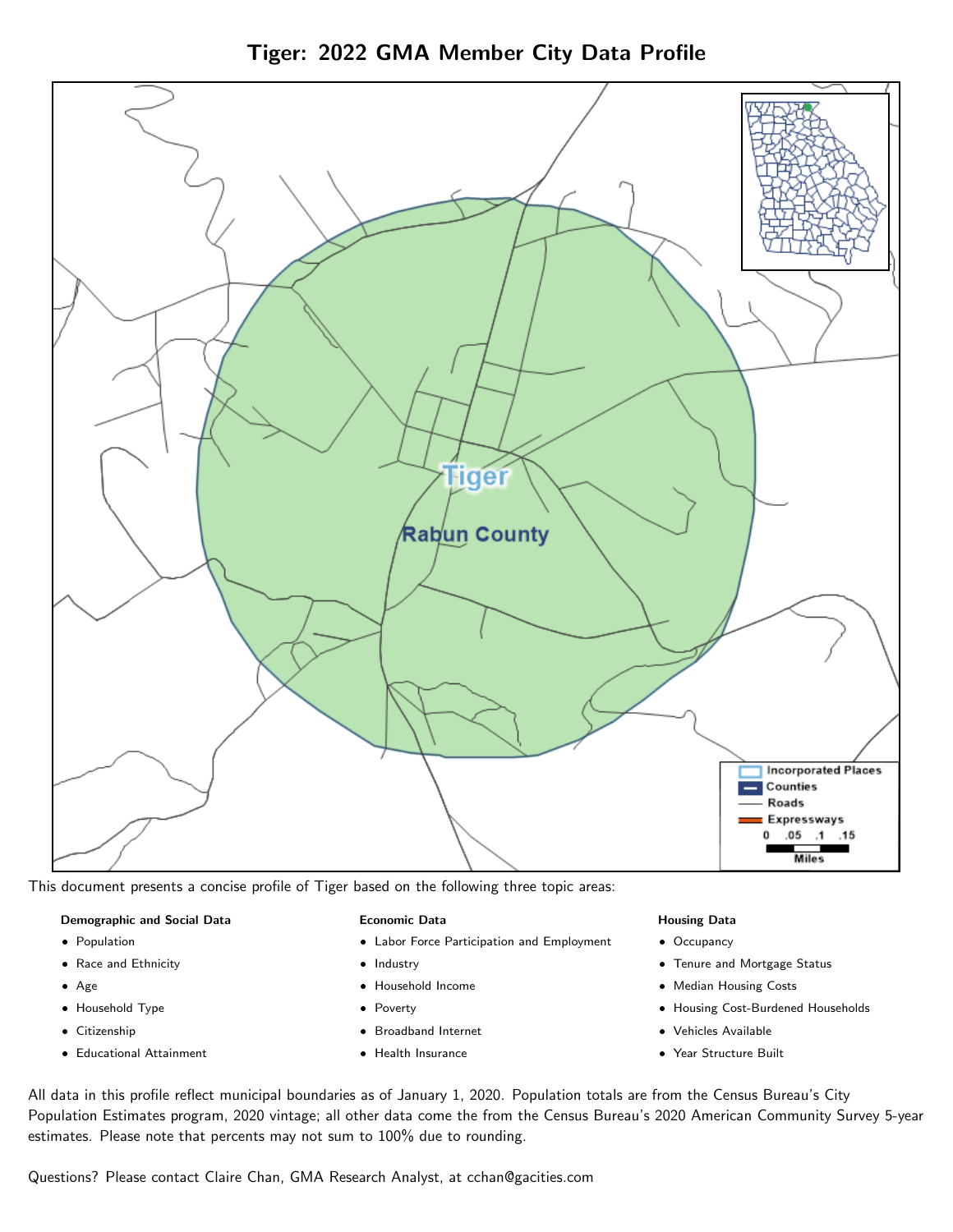# Tiger: Demographic and Social



Age



16% 14% 12% 10% 8% 6% 4% 2% 0% 2% 4% 6% 8% 10% 12% 14% 16%

Source: American Community Survey, 2020 5-year estimates, table B01001 Source: American Community Survey, 2020 5-year estimates, table B11001

## **Citizenship**

| <b>Native Born</b><br>92% | Not<br>ditizen<br>8% |
|---------------------------|----------------------|
|---------------------------|----------------------|

Source: American Community Survey, 2020 5-year estimates, table B05002 Source: American Community Survey, 2020 5-year estimates, table B15002

## Race and Ethnicity



Source: U.S. Census Bureau, City Population Estimates, 2020 vintage Source: American Community Survey, 2020 5-year estimates, table B03002

## Household Type



## Educational Attainment



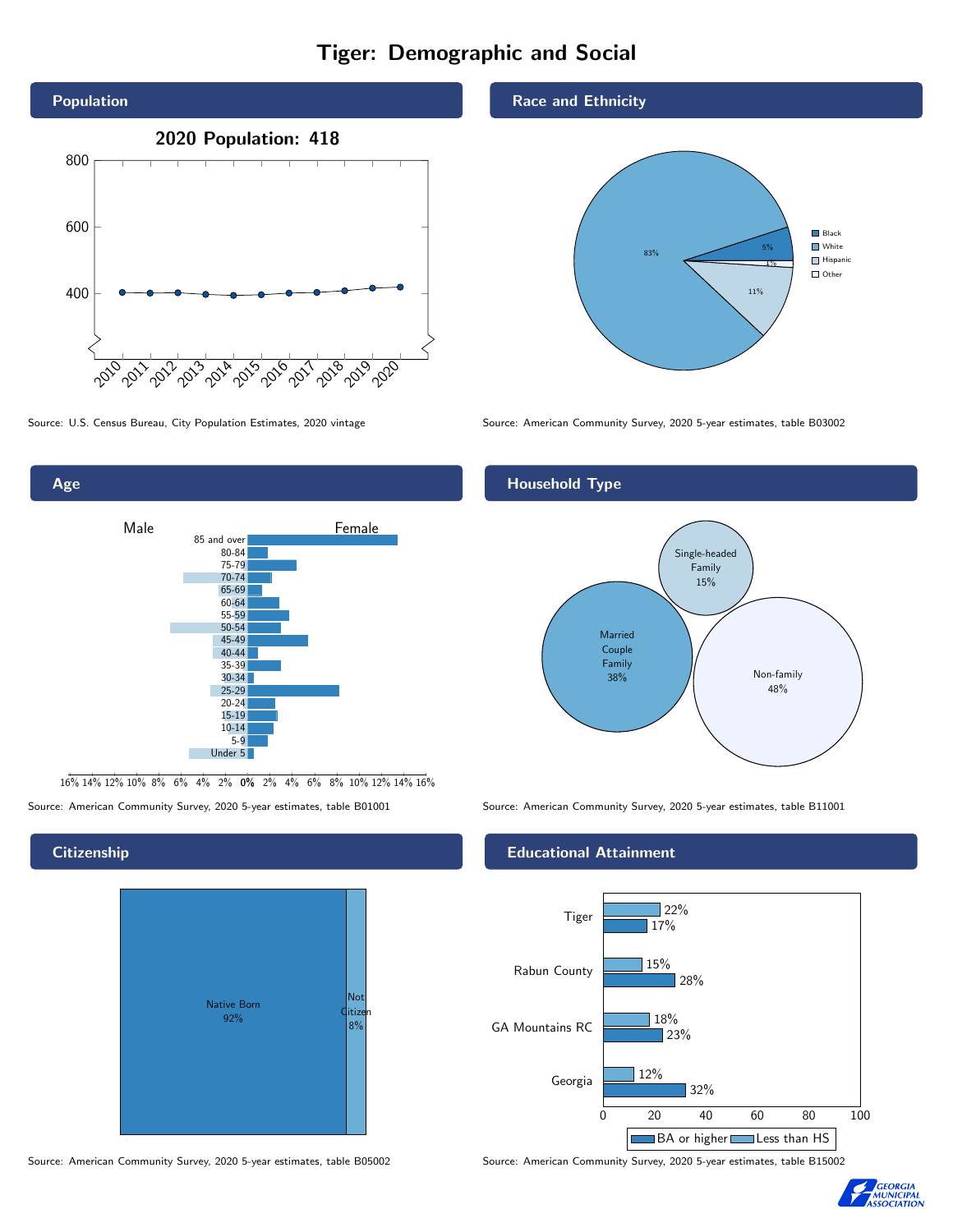# Tiger: Economic



Source: American Community Survey, 2020 5-year estimates, table B23001 Note: Unemployment rate is based upon the civilian labor force.



Source: American Community Survey, 2020 5-year estimates, tables B19013 and B19025 Source: American Community Survey, 2020 5-year estimates, table B17010

Broadband Internet No 33% Yes 67%

## Industry

| Agriculture, forestry, fishing and hunting, and mining      | $0\%$ |
|-------------------------------------------------------------|-------|
| Construction                                                | 14%   |
| Manufacturing                                               | 3%    |
| <b>Wholesale Trade</b>                                      | $0\%$ |
| Retail Trade                                                | 9%    |
| Transportation and warehousing, and utilities               | $0\%$ |
| Information                                                 | $2\%$ |
| Finance and insurance, real estate, rental, leasing         | 6%    |
| Professional, scientific, mgt, administrative, waste mgt    | 17%   |
| Educational services, and health care and social assistance | 16%   |
| Arts, entertainment, recreation, accommodation, food        | 13%   |
| service                                                     |       |
| Other services, except public administration                | 14%   |
| Public administration                                       | 7%    |

Source: American Community Survey, 2020 5-year estimates, table C24030

## **Poverty**



## Health Insurance



Source: American Community Survey, 2020 5-year estimates, table B28002 Source: American Community Survey, 2020 5-year estimates, table B18135